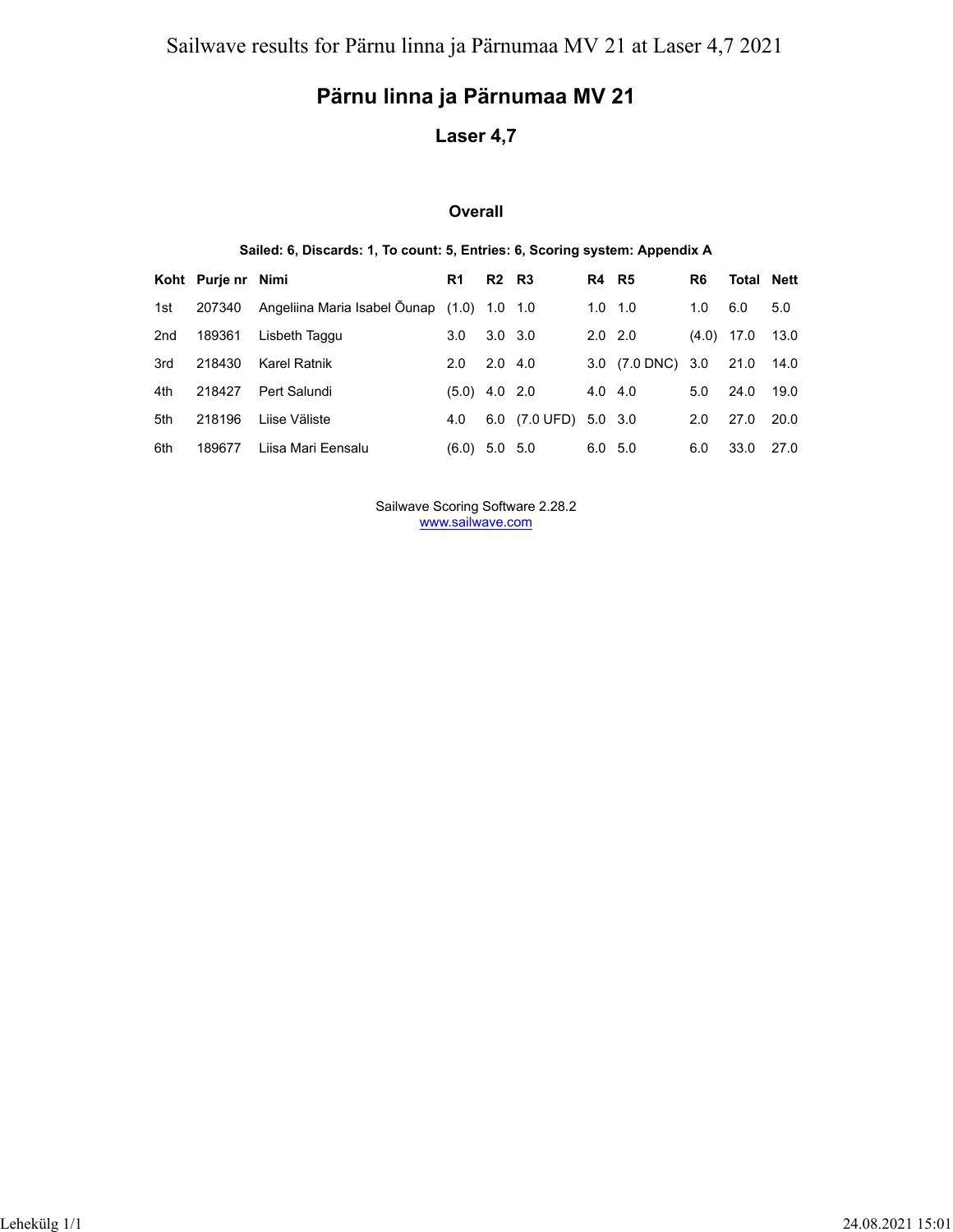# **Pärnu linna ja Pärnumaa MV 21**

## **Optimist**

#### **Overall**

#### **Sailed: 6, Discards: 1, To count: 5, Entries: 20, Scoring system: Appendix A**

|      | Koht Purje nr  | <b>Nimi</b>                  | R <sub>1</sub>       | R <sub>2</sub>       | R <sub>3</sub> | R4     | R <sub>5</sub> | R <sub>6</sub> | Total      | <b>Nett</b> |
|------|----------------|------------------------------|----------------------|----------------------|----------------|--------|----------------|----------------|------------|-------------|
| 1st  | <b>EST-268</b> | <b>Andrias Sepp</b>          | 2.0                  | 1.0                  | 1.0            | 1.0    | (4.0)          | 1.0            | 10.0       | 6.0         |
| 2nd  | EST-311        | Laura Marii Taggu            | (21.0 UFD)           | 2.0                  | 2.0            | 4.0    | 3.0            | 4.0            | 36.0       | 15.0        |
| 3rd  | <b>EST-336</b> | <b>Martin Rahnel</b>         | 1.0                  | 9.0                  | 3.0            | 2.0    | (10.0)         | 2.0            | 27.0       | 17.0        |
| 4th  |                | EST-310 Emma Mia Kaar        | $(21.0 \text{ UFD})$ | 3.0                  | 6.0            | 3.0    | 5.0            | 3.0            | 41.0       | 20.0        |
| 5th  |                | EST-312 Sharon Peetrimäe     | $(21.0 \text{ UFD})$ | 4.0                  | 4.0            | 5.0    | 1.0            | 7.0            | 42.0       | 21.0        |
| 6th  |                | EST-235 Karl Oskar Vare      | 5.0                  | (12.0)               | 11.0           | 6.0    | 2.0            | 5.0            | 41.0       | 29.0        |
| 7th  |                | EST-314 Leene Väliste        | 6.0                  | 7.0                  | 5.0            | 10.0   | (14.0)         | 11.0           | 53.0       | 39.0        |
| 8th  | <b>EST-315</b> | Liise-Kärt Liiber            | $(21.0 \text{ UFD})$ | 13.0                 | 8.0            | 7.0    | 7.0            | 6.0            | 62.0       | 41.0        |
| 9th  | EST-216        | Daniel Johan Andres Õunap    | $(21.0 \text{ UFD})$ | 6.0                  | 9.0            | 8.0    | 9.0            | 9.0            | 62.0       | 41.0        |
| 10th | EST-271        | Luise-Riin Liiber            | 8.0                  | 5.0                  | (12.0)         | 11.0   | 12.0           | 8.0            | 56.0       | 44.0        |
| 11th | <b>EST-309</b> | Aron Poolma                  | 4.0                  | (21.0 UFD)           | 7.0            | 9.0    | 6.0            | 21.0 UFD       | 68.0       | 47.0        |
| 12th | <b>EST-131</b> | Johannes Alliku              | 3.0                  | (16.0)               | 14.0           | 12.0   | 8.0            | 12.0           | 65.0       | 49.0        |
| 13th | <b>EST-234</b> | <b>Elisabeth Veenpere</b>    | 10.0                 | 8.0                  | 10.0           | 13.0   | 13.0           | (17.0)         | 71.0       | 54.0        |
| 14th | <b>EST-138</b> | Remo Marpuu                  | 7.0                  | (15.0)               | 15.0           | 15.0   | 11.0           | 10.0           | 73.0       | 58.0        |
| 15th | <b>EST-41</b>  | <b>Richard Oliver Allmaa</b> | 9.0                  | 10.0                 | 13.0           | 17.0   | (18.0)         | 15.0           | 82.0       | 64.0        |
| 16th | Est-140        | Lisanna Kasenurm             | 12.0                 | 11.0                 | (20.0)         | 14.0   | 17.0           | 14.0           | 88.0       | 68.0        |
| 17th | EST-6          | <b>Richard Sipelgas</b>      | 11.0                 | 14.0                 | (19.0)         | 16.0   | 19.0           | 18.0           | 97.0       | 78.0        |
| 18th | <b>EST-100</b> | Alfred Johan Taggu           | 13.0                 | $(21.0 \text{ UFD})$ | 17.0           | 18.0   | 20.0           | 13.0           | 102.0      | 81.0        |
| 19th | EST-5          | Richi Chandilya              | 14.0                 | 17.0                 | 18.0           | (20.0) | 16.0           | 19.0           | 104.0      | 84.0        |
| 20th |                | EST-202 Pirbi Andrena Aarna  | $(21.0$ DNS)         | 21.0 DNS             | 16.0           | 19.0   | 15.0           | 16.0           | 108.0 87.0 |             |

Sailwave Scoring Software 2.28.2 www.sailwave.com